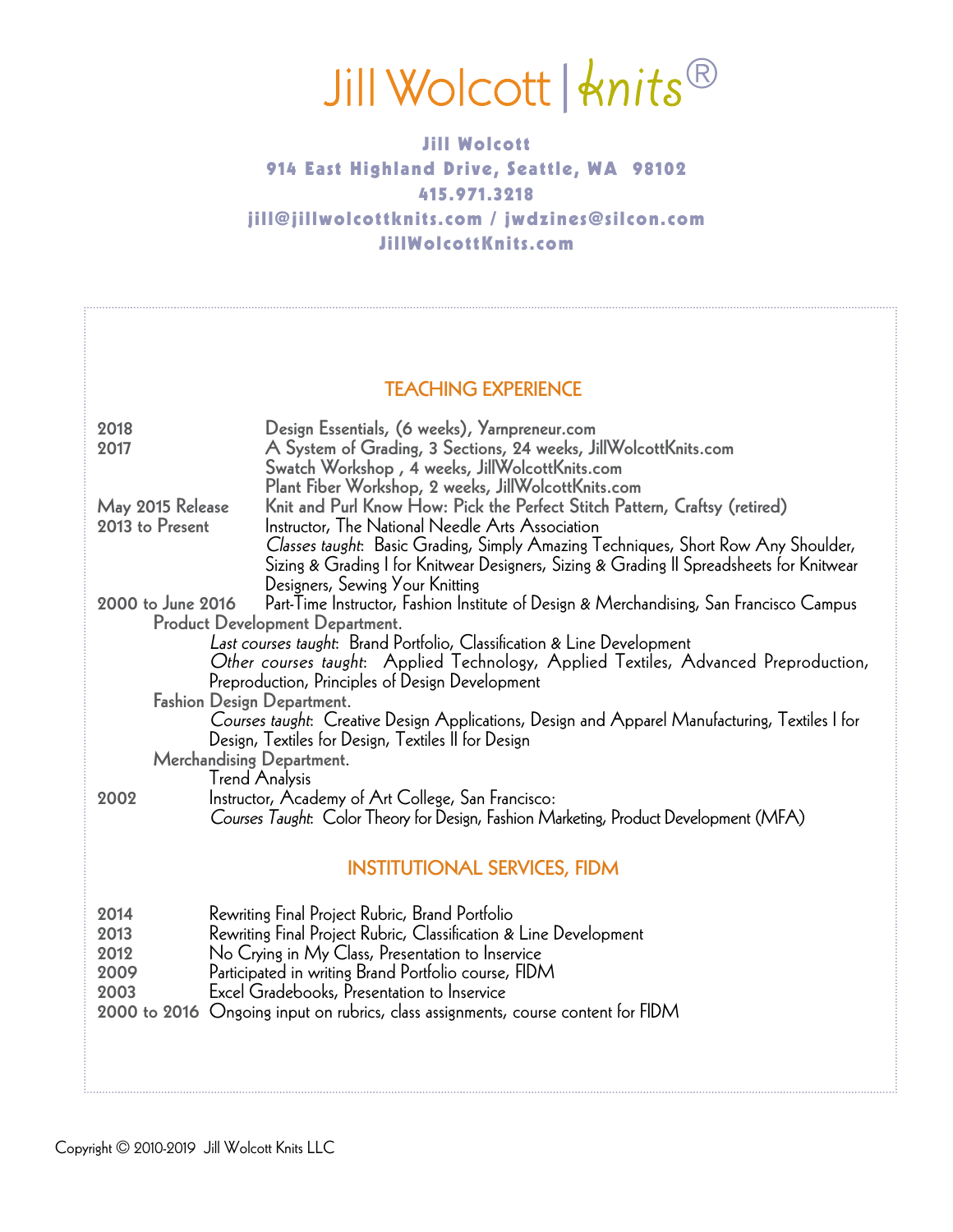| <b>OTHER RELEVANT EXPERIENCE</b>                                                                                            |  |  |
|-----------------------------------------------------------------------------------------------------------------------------|--|--|
| Owner & Creative Director, Jill Wolcott Knits, LLC: Design & Pattern Publishing, Expertise<br>to Present Design & Patterns: |  |  |
| Coordinating designs for each season                                                                                        |  |  |
| Pattern writing of garments in multiple sizes                                                                               |  |  |
| Coordinating sample creation, technical editing                                                                             |  |  |
| Pattern-checking and editing                                                                                                |  |  |
| Working with vendors on design & pattern projects                                                                           |  |  |
| Creating and supervising creation of charts, technical flat sketches, pattern layout                                        |  |  |
| Design garments, accessories, home items for Jill Wolcott Knits Collection (see Patterns)                                   |  |  |
| Expertise:                                                                                                                  |  |  |
| Creative Direction consulting                                                                                               |  |  |
| Create sizing guidelines for yarn companies                                                                                 |  |  |
| Created and teaches online Adobe Illustrator classes to teach knitwear designers how to                                     |  |  |
| create charts, schematics and other drawings                                                                                |  |  |
| Created and teaches online classes on pattern grading for plus sizes for knitwear designers                                 |  |  |
| Trend analysis and color story creation                                                                                     |  |  |
| Co-owner & Creative Director, Y2Knit, LLC: Design & Pattern Publishing, Knitting Events, Expertise                          |  |  |
| 2001 to 2011                                                                                                                |  |  |
| Design & Patterns:                                                                                                          |  |  |
| Coordinating designs for each season                                                                                        |  |  |
| Pattern writing of garments in five sizes                                                                                   |  |  |
| Coordinating sample creation, technical editing<br>Pattern-checking and editing                                             |  |  |
| Working with vendors on design & pattern projects                                                                           |  |  |
| Creating and supervising creation of charts, technical flat sketches, pattern layout                                        |  |  |
| Design garments, accessories, home items for Y2Knit Collection (see Patterns)                                               |  |  |
| Events & Workshops:                                                                                                         |  |  |
| Creating Event and Workshop concepts and educational components                                                             |  |  |
| Tuscany 2011, 2010, 2009, 2008                                                                                              |  |  |
| Buffalo, Wyoming 2011, 2010                                                                                                 |  |  |
| Shelbourne, VT 2007, 2006, 2005                                                                                             |  |  |
| Los Angeles, CA 2003                                                                                                        |  |  |
| Chicagoland 2003                                                                                                            |  |  |
| Lake County, CA 2002, 2003, 2004, 2005                                                                                      |  |  |
| Washington, DC metro area 2001, 2002, 2003, 2004, 2005                                                                      |  |  |
| Writing handouts and creating projects related to Events or workshops (see Class materials)                                 |  |  |
| Teaching at Events and workshops                                                                                            |  |  |
| Expertise:                                                                                                                  |  |  |
| Creative Direction consulting                                                                                               |  |  |
| Create sizing guidelines for yarn companies                                                                                 |  |  |
| Create and teach online Adobe Illustrator classes for knitwear designers on how to create charts,                           |  |  |
| schematics, and other drawings                                                                                              |  |  |
| Create and teach online classes on pattern grading for missy and plus sizes for knitwear designers                          |  |  |
| Created and taught Adobe Illustrator classes for technical designers and designers at Karen<br>Neuberger                    |  |  |
|                                                                                                                             |  |  |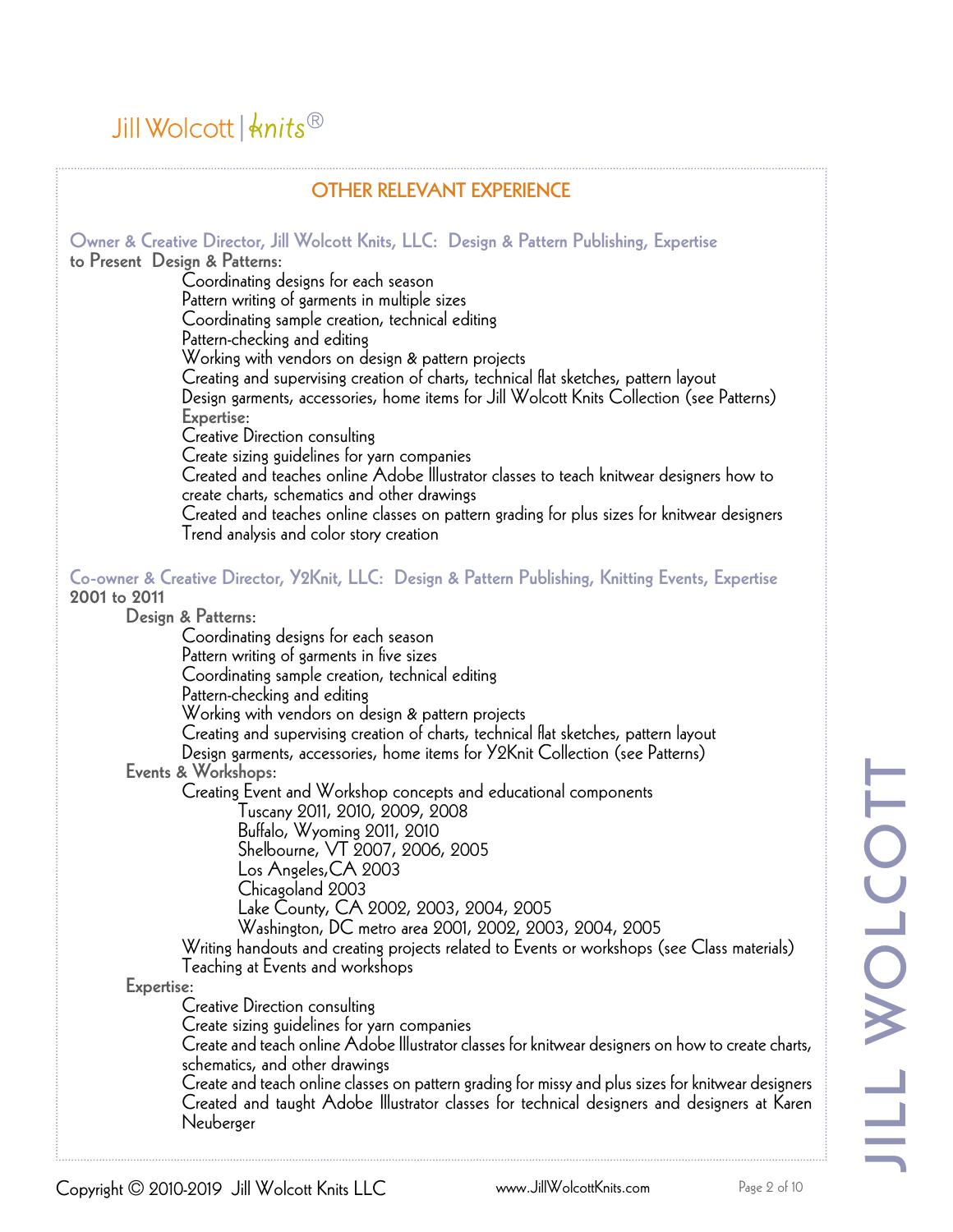### Jill Wolcott  $\frac{1}{3}$  whits  $\frac{1}{3}$

#### OTHER RELEVANT EXPERIENCE, continued

Freelance Knitwear Design to Present <sup>2011</sup> Powder River Collection for Mountain Meadow Wool , September Natural Baby Collection for Mountain Meadow Wool, February Simplicity Collection (14 pieces) of accessories and garments for Skacel Collection, Inc. to 2018 Freelance design for knitting publishers (See Published Patterns) Other Relevant Experience<br>1988 to 1992 Freelance designer and patternmaker, Seattle, Washington: Misses and contemporary sportswear and separates, tailored jackets and coats, woven ski wear, and special occasion gowns.<br>Design Assistant, Karen Bell Designs, Seattle, Washington: 1987 to 1988 Design Assistant, Karen Bell Designs, Seattle, Washington: First draft through production patterns, custom patterns, fitting and sewing for custom and readyto-wear sportswear, special occasion and tailored jackets. OTHER EXPERIENCE Variety of legal support staff positions 1974 to 1987 Word Processor, word processor supervisor, word processor transition point person, legal secretary **EDUCATION** 1985 to 1987 Western Washington University, Center for Apparel Design & Fashion Marketing<br>Apparel Design & Fashion Marketing<br>Co-Director: Student Fashion Show (1987)<br>Participant: Student Fashion Show (1986 and 1987)<br>Intern 1982 to 1984 Seattle Central Community College: Apparel Design Program Garment Construction and Patternmaking Participant: Graduate Design Display Intern: Code Bleu/Fresh Squeeze, Merchandising Department HONORS AND AWARDS Faculty Awards Outstanding Faculty Award, Fashion Institute of Design & Merchandising<br>Winner: 2014, 2013, 2012, 2010, 2009, 2007, 2006, 2005, 2004, 2003, 2002, 2001<br>Nominee: 2016, 2015, 2008, 2000<br>Winner: Best Cardigan Des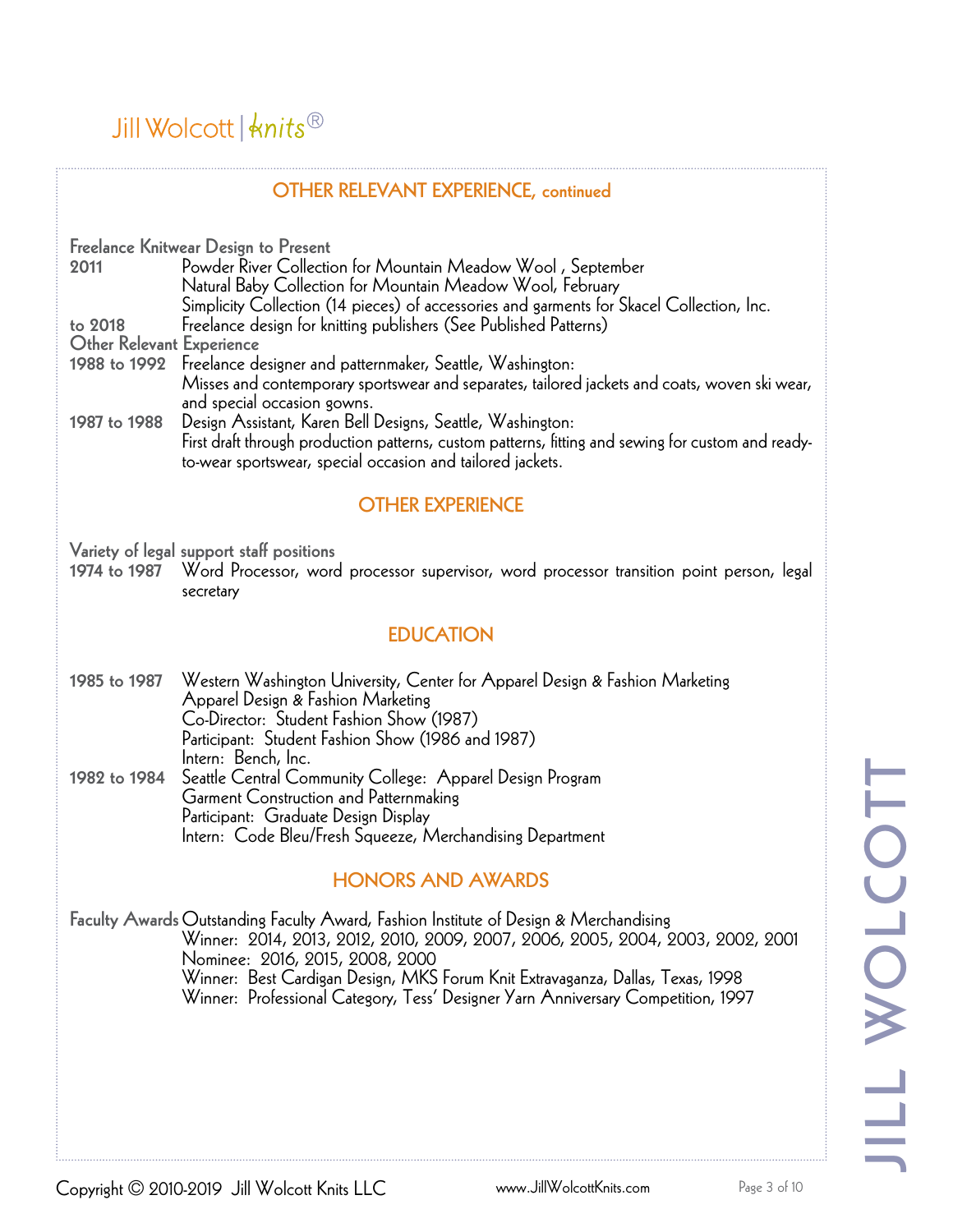#### PROFESSIONAL ASSOCIATIONS

| 2000 to Present | The National Needlework Association                                        |
|-----------------|----------------------------------------------------------------------------|
| 2013            | Yarn Group Fashion Show, Silent Auction, & Great Wall of Yarn Task Force   |
| 2003 to 2011    | Retail, Wholesale and Yarn Group Member                                    |
|                 | Designer Affiliate Member since 2000.                                      |
|                 | Creative Business Services Member since 2017                               |
| 1997 to 2010    | Association of Knitwear Designers Professional Member (defunct as of 2011) |
|                 | Moderator, AKD Panel Discussions at TNNA,                                  |
|                 | January, 2010 & 2011, June 2009 & 2010                                     |
|                 | President, November 2007 through June 2010                                 |
|                 | Member, Mission Statement Committee, 2006                                  |
|                 | Chair, Bylaws Committee, 2006                                              |

#### PRESENTATIONS

2007 Finding the Right Project: Beyond Rectangles: Finding your Knitting Niche, Port Townsend Library

#### PUBLICATIONS

Jill Wolcott Knits [Jill Says](.  http://www.jillwolcottknits.com/category/blog/) Blog since 2012 Jill Wolcott Knits [Retail eNews](http://www.jillwolcottknits.com/about/jill-wolcott-knits-newsletter-archives/) Sizing Adjustments: 14 Lessons via email YNotKnit: A step-by-step Instructions for Continental Knitting and Knitting Basics Jill Wolcott and Susan Wolcott, Y2Knit, March, 2006 Over 90 Illustrations by Jill Wolcott Dress, Perfected Jill Wolcott, Guest Article, One Thing New, Newsletter & Blog, July 17, 2014 Style Guide Jill Wolcott, Column in Creative Knitting Magazine, DRG Publishing, November 2011, January March, May, July, September, November 2012 Mountain Meadow Wool, How Merino Won the West Jill Wolcott and Susan Wolcott, Creative Knitting Magazine, DRG Publishing, November 2011 Experience Tuscany Jill Wolcott and Susan Wolcott, Creative Knitting Magazine, DRG Publishing, May 2011 Under the Tuscan Sun Jill Wolcott and Susan Wolcott, Yarn Market News, Soho Publishing, May 2010 Knit One, Purl One Washington Woman, February 2002 Modernizing Vintage Patterns Interweave Knits, Winter 1998 Knitting Lace with Your Lace Carriage Cast on Magazine, Fall 1997 (machine knitting)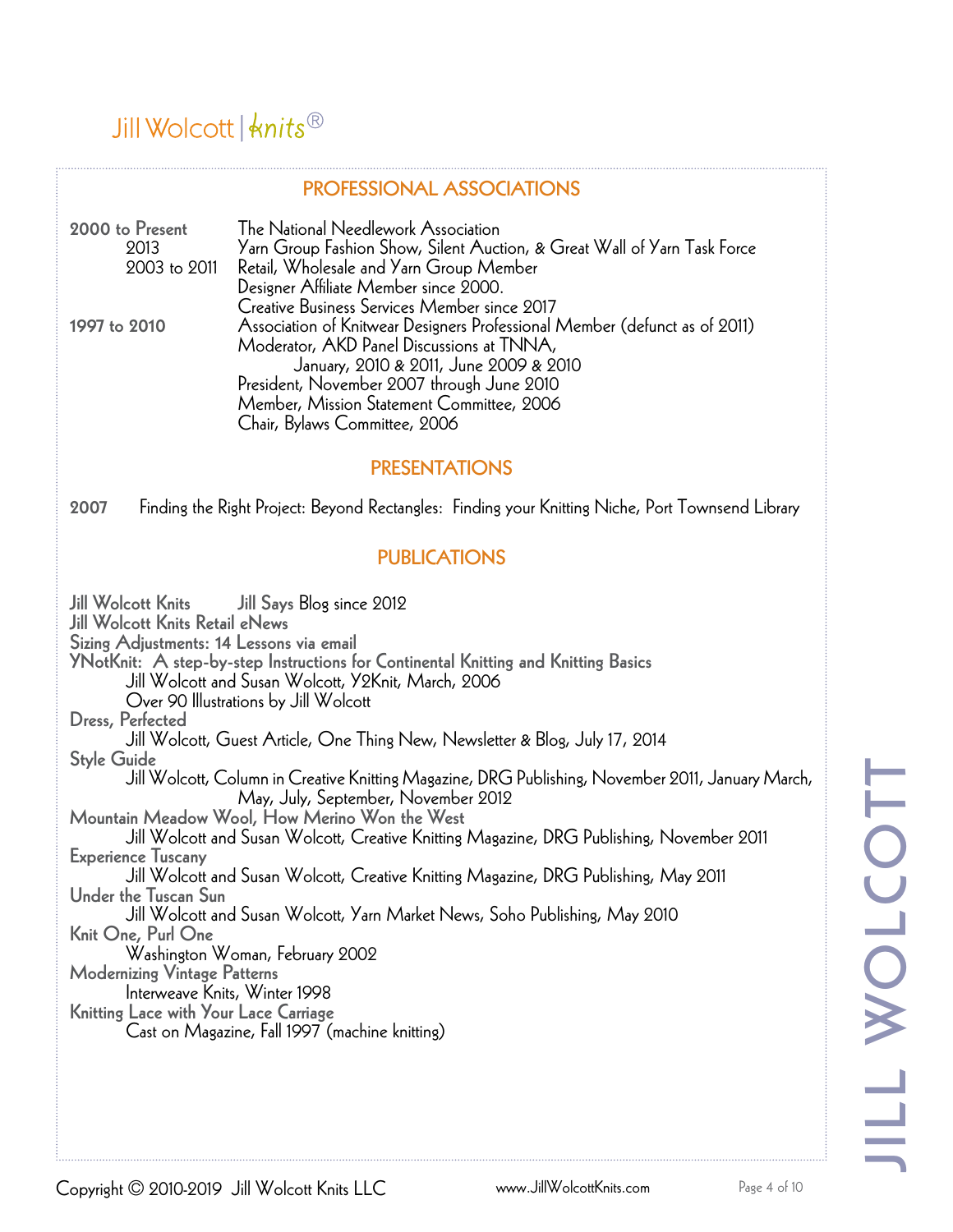## Jill Wolcott  $\frac{1}{3}$  whits  $\frac{1}{3}$

#### Jill Wolcott Knits Patterns Currently Available 2003 through Present

#### **ACCESSORIES**

Bags Boardwalk Bag Italian Market Bag

#### Collars, Cowls, & Scarves

Ashland Collar & Capelette Bubble Whirl Cobweb Collar & Cuffs Devil's Tower **Esperance** Granite Cowl Jupiter's Rings LGF Suris: Gossamer, Montisi Halo, Metis Limestone Scarf Point Rroberts Saddle Saloon Scarf Snow Farm **Tangiers** Tatio Umbria Scarf Waterfall

#### Cuffs, Gloves, & Sleeves

Alkali Mittens Meath Mitts Roundhill

#### Hats

Copenhagen Goddess Hat Collection Lisse Hat Chinchero Hat Cornice Dome Mountain Hat Go High Hat Recipe Napa Valley Hat Recipe Onion Dome Hat Wintergarden Hat Trio

Miscellaneous Las Vegas Thong Reno Garter

**Socks** Flounce Boot Topper Rib Boot Topper

#### Wraps, Shawlettes & Capelettes

Belon Hillwood Lisbon **Medallion** Kaikoura Kintail Remarkables Savoie Shawlette Taos Shawlette Tuscany Capelette Windsor Capelette

#### BABY & CHILDREN

Berry Girly Collection Heaven St George's Baby

#### Natural Baby Collection

NBC Blankie NBC Hat Trio NBC Hoodie NBC Onesie NBC Pullover NBC Skirt with Legging & Skirt

#### **GARMENTS**

#### Cardigans & Vests

Agate Vest Bellevue Florence Hill Country Vest Jasper Cardigan King's Road Cardigan Miami (St Petersburg) Outlaw Cardigan Santa Fe Cardigan Seattle Sheriff's Vest

#### **Pullovers**

Athena Coronet Peak Pullover Fern Bay Flint Pullover Helen Meath Pullover Minerva Trevi Tee

#### Sleeveless

Blue Canoe Cami Bonaire Clay Tank Latin Quarter Shell and Shawl Silica Bodice Silver Valley Sterling Valley Western Addition

#### **HOME**

Central Belt Pillow Nickel & Gold Wallet North Country Afghan Sand Pillow Sandstone Throw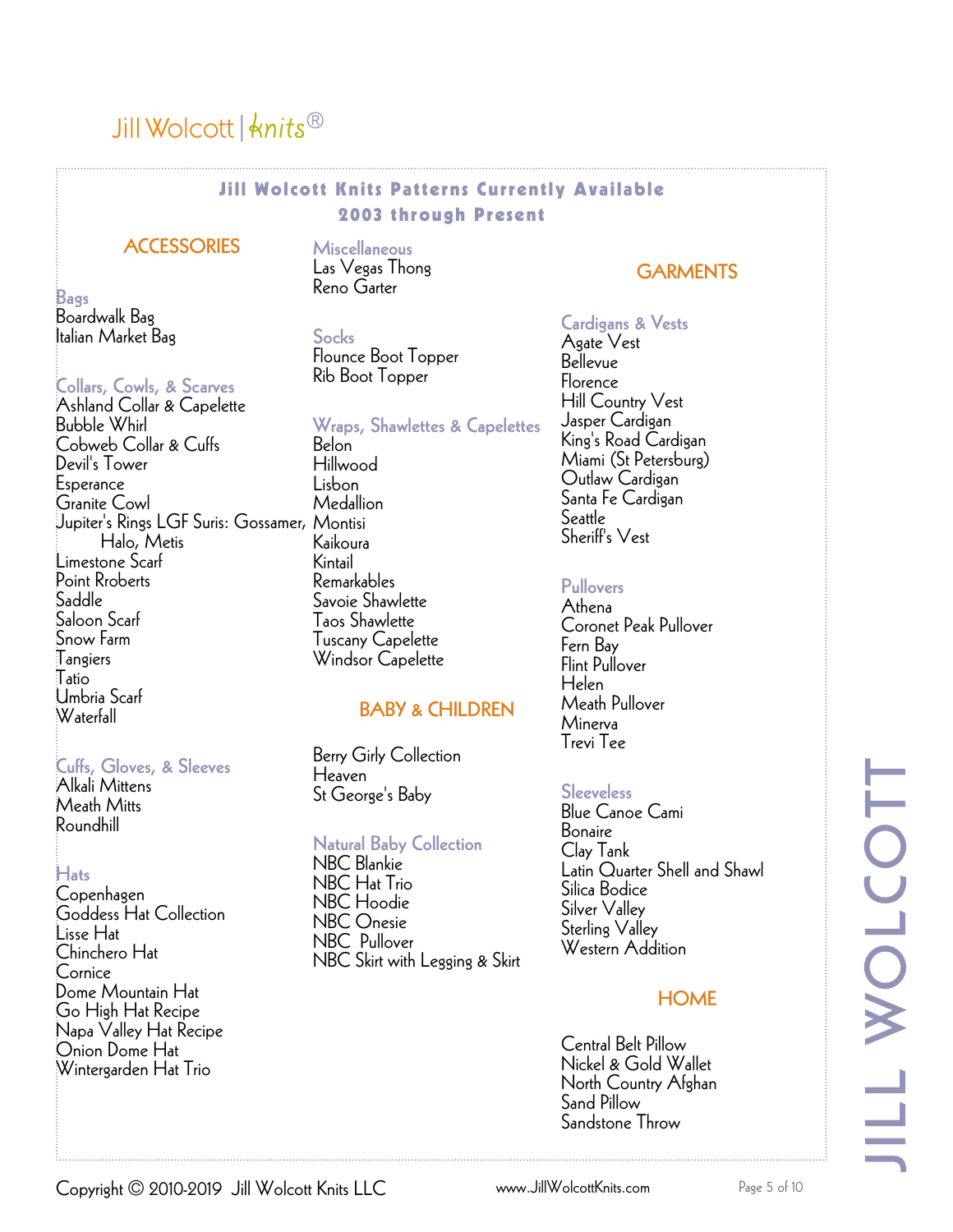#### Jill Wolcott Knits E-Book Collections

#### Berry Girly Collection

70 pages Blackberry Hat Blueberry Top Boysenberry Cardigan Cloudberry Capelette Honeyberry Scarf Huckleberry Pullover Marionberry Purse Raspberry Mitts Strawberry Skirt Teaberry Purse

#### Goddess Collection

459 pages/383 charts Athena Cowl, Athena Cuffs, Athena Hat Athena Pullover Helen Cowl, Helen Cuffs, Helen Hat Helen Pullover Minerva Cowl, Minerva Cuffs, Minerva Hat Minerva Pullover

#### Patterns in Books & Published Knitwear Patterns

#### PATTERNS IN BOOKS (Compilations)

| Dreaming of Shetland         | Rialto                                                              |
|------------------------------|---------------------------------------------------------------------|
|                              | edited by Donna Druchunas and Anne Berk, e-book, 2013               |
| Good Deeds Volume One Chocco |                                                                     |
|                              | edited by Kyle William, e-book, 2013                                |
| Knitter's at Home            | Knit & Purl Pillow, Wraps Pillow & Buttons Pillow                   |
|                              | edited by Rick Mondragon & Elaine Rowley, XRX Books, 2009           |
| <b>Karaoke Hats</b>          | Chinchero Hat                                                       |
|                              | Southwest Trading Company, 2006                                     |
|                              | JACKETS for Work and Play, the Best of Knitter's Snuggler Sensation |
|                              | edited by Rick Mondragon & Elaine Rowley, XRX Books, 2006           |
|                              | Knit & Crochet Ponchos, Wraps, Capes And Shrugs Snug Fall Cosy      |
|                              | edited by Edie Eckman, Storey Publishing, 2005                      |
| <b>Quick Knitted Afghans</b> | Herringbone Pie & Tilt-a-Whirl                                      |
|                              | edited by Jeanne Stauffer, House of White Birches, 2001             |

#### PUBLISHED KNITWEAR PATTERNS

#### Booklet

Simplicity, Volume No. 2 - Women's Skacel Collection, Inc., 2011 Capelet or Skirt, Gauntlets (4 styles), Hoodie Vest, Mochilla Bag, Ribbed Pullover (4 styles), Scarves (Bell & Flat), Vest with Collar

Magazines<br>Medaterranean Trio

Medaterranean Trio Interweave Magazine, Summer 2018 Hold My Stuff Bag Love of Knitting Magazine, Summer 2016 Love of Knitting Magazine, Summer 2016 Empire Cape Love of Knitting Magazine, Winter 2015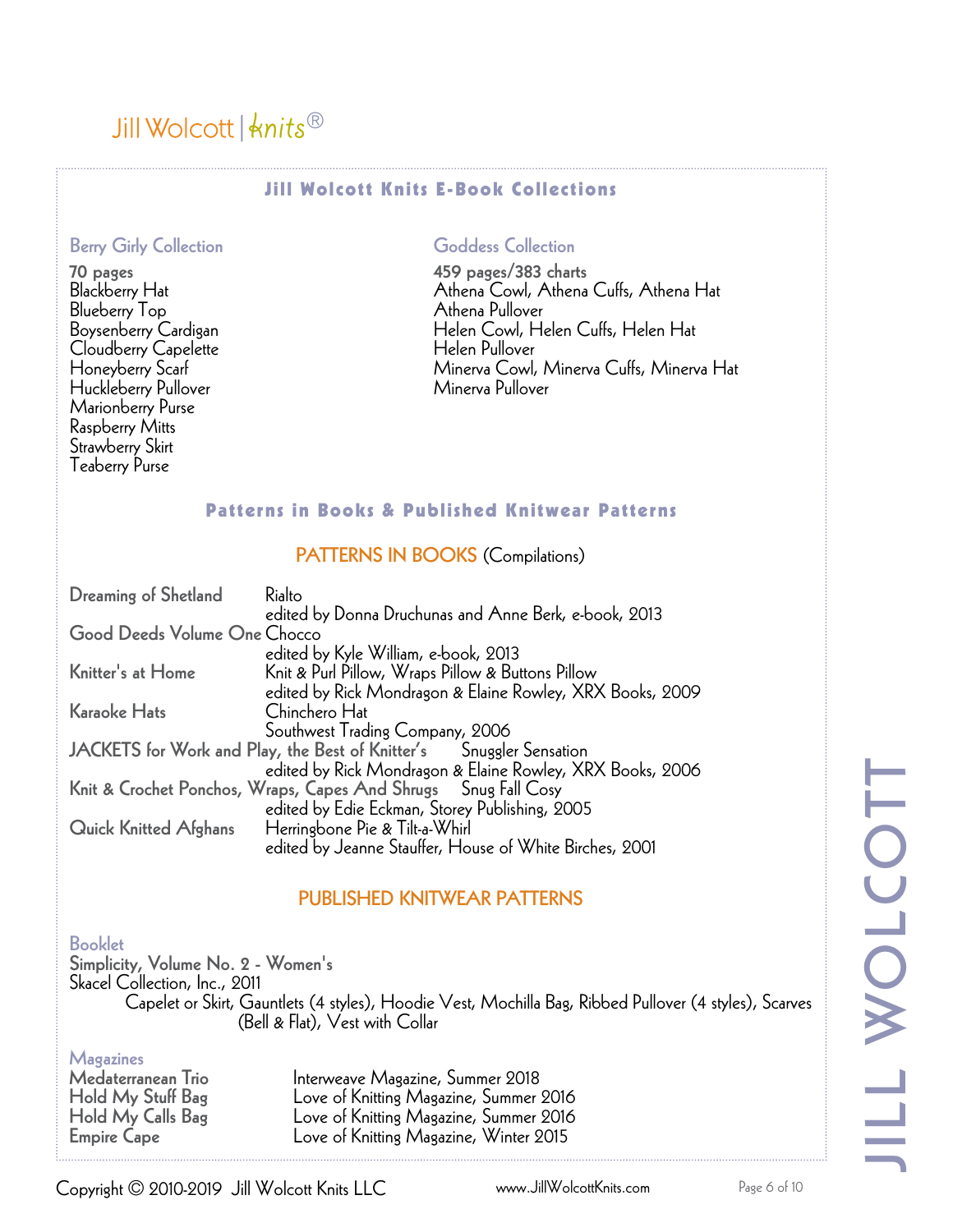#### Patterns in Books & Published Knitwear Patterns, continued

#### Magazines, continued

Pewter Rain or Shine Knitter's Magazine, Fall 1999 Sweatshirt a la Marina Knitter's Magazine, Fall 1999 Heirloom Afghan & Pillow Knitting Digest, January 1999 Wrapped Ribs Pillow<br>Lace and Tee

Victorian Lace Cardigan Love of Knitting Magazine, Fall, 2015 Love of Knitting Magazine, Summer 2015 Frosted Glass Sweater Love of Knitting Magazine, Accessories, Winter 2014<br>Sweet Sparkle Top Love of Knitting Magazine, Accessories, Holiday Knit: Sweet Sparkle Top Love of Knitting Magazine, Accessories, Holiday Knits 2014 Twinkling Tinsel Top Love of Knitting Magazine, Accessories, Holiday Knits 2014 Love of Knitting Magazine, Accessories, Holiday Knits 2014 Brixton Cap Love of Knitting Magazine, Accessories, Summer 2014 Bromley Mitts Love of Knitting Magazine, Accessories, Summer 2014 (free download)<br>Colliers Wood Shawl Love of Knitting Magazine, Accessories, Summer 2014 Colliers Wood Shawl Love of Knitting Magazine, Accessories, Summer 2014 Play it Up with Cables Creative Knitting Magazine, Winter 2012 Quickie Cable Case Creative Knitting Magazine, Winter 2012 New Plaid Hat & Mittens Creative Knitting Magazine, January 2012 Tuscan Neck Warmers Creative Knitting Magazine, January 2012 (online) Quarts Boot Topper Creative Knitting Magazine, November 2011 Coral Seas Creative Knitting Magazine, July 2011 Slip Stitch Cardigan Cast on Magazine, Spring 2003 Bridesmaid Interweave Knits, Spring 2001 Knitting Digest, Spring 2000 Petroglyph Interweave Knits, Winter 1999 Bamboo Pullover Interweave Knits, Spring 1999 Peri's Parasol Cast on Magazine, Spring 1999 Cast on Magazine, Holiday 1998 (cover) Chunky Cardigan Interweave Knits, Winter 1998 Snuggler Sensation Knitter's Magazine, Fall, 1998 Diamonds in a Row Cast on Magazine, Fall 1998 (machine) Feather Swing Jacket Family Circle Easy Knitting, Fall 1998 Pillar & Web Knitter's Magazine, Spring 1998 Button Pillow Knitter's Magazine, Winter 1997 Knitter's Magazine, Winter 1997<br>Knitter's, Winter 1997 Lace and Tee Cast on Magazine, Fall 1997 (machine) Quilted Ribbon Cast on Magazine, Summer 1997 (machine) Knitter's Magazine, Spring 1997 Tricolor Cardigan Cast on Magazine, Spring 1997 (machine) Simply Elegant Cast on Magazine, Winter 1996 (machine) Ladder Pullover Machine Knitters Source, September/October 1996 (machine) Branch Pullover Machine Knitters Source, July/August 1996 (machine)<br>"Ribbed" Sideways Pullover Machine Knitters Source, November/December 1995 ( "Ribbed" Sideways Pullover Machine Knitters Source, November/December 1995 (machine)<br>Garter Ridge Stitch Cardigan Studio Design Magazine, Spring/Summer 1995 (machine) Garter Ridge Stitch Cardigan Studio Design Magazine, Spring/Summer 1995 (machine) Machine Knit America, January/February 1995 (machine)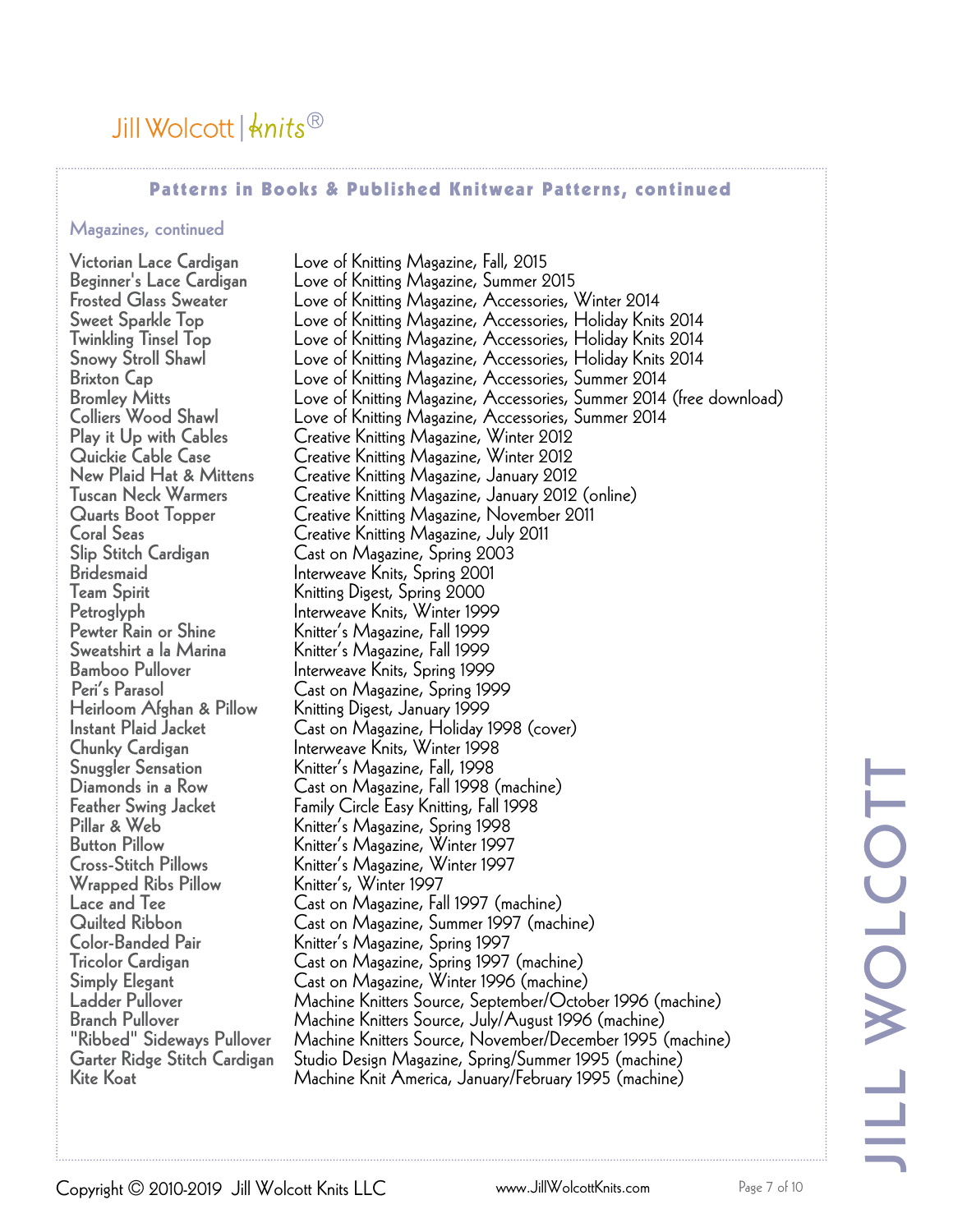#### Classes & Materials

#### DESIGN

| Design Essentials, 6 weeks, 12 workshops, Using Principles & Elements of Design |                                                                                     |  |  |
|---------------------------------------------------------------------------------|-------------------------------------------------------------------------------------|--|--|
|                                                                                 | Week One: Principles of Design, 30 slides                                           |  |  |
|                                                                                 | Principles of Designed Applied to Your Design Life, 24 slides, 6 page questionnaire |  |  |
| Week Two:                                                                       | Elements of Design, 32 slides                                                       |  |  |
|                                                                                 | Elements of Designed Applied to Your Design Life, 18 slides                         |  |  |
| Week Three:                                                                     | Application of Priniciples, 26 slides                                               |  |  |
|                                                                                 | Application of Principles for Your Design Life, 20 slides                           |  |  |
| Week Four:                                                                      | Application of Elements, 28 slides                                                  |  |  |
|                                                                                 | Application of Elements to Your Design Life, 20 slides                              |  |  |
| Week Five:                                                                      | Extending Design Concepts, 25 slides                                                |  |  |
|                                                                                 | Expanding Your Design Life, 22 slides                                               |  |  |
| Week Six:                                                                       | Sharing Design Concepts, 32 slides                                                  |  |  |
|                                                                                 | Sharing Your Design Life, 25 slides                                                 |  |  |

#### GRADING

A System of Grading, Online through Jill Wolcott Knits, 2017, 24 week course Basic Grading, TNNA, June 2016, 20 pages Grading for Plus Sizes, online, 2009-2010, 10 pages Grading & Sizing I for Knitwear Designers with Jeane DeCoster, TNNA, June 2013, January 2014, 82 pages Grading & Sizing II for Knitwear Designers with Jeane DeCoster, TNNA, June 2014, January 2015, 82 pages

#### ILLUSTRATOR

Illustrator: online Basics, 2006-2010, 16 pages Essentials, 2006-2010, 18 pages Making Charts, 2006-2010, 7 pages Basic Schematics, 2006-2010, 6 pages More Schematics, 2006-2010, 8 pages Drawing a Figure, 2006, 4 pages Playing in Illustrator, 2006, 4 pages Illustrator Intensive at Karen Neuberger, 2006, 45 pages

#### KNITTING

Swatch Workshop, 4 weeks, 2017 Plant Fiber Workshop, 1 week, 2017Closures You Can Make, 2009, 6 pages Cinchero Hat Tutorial, 2007, 4 pages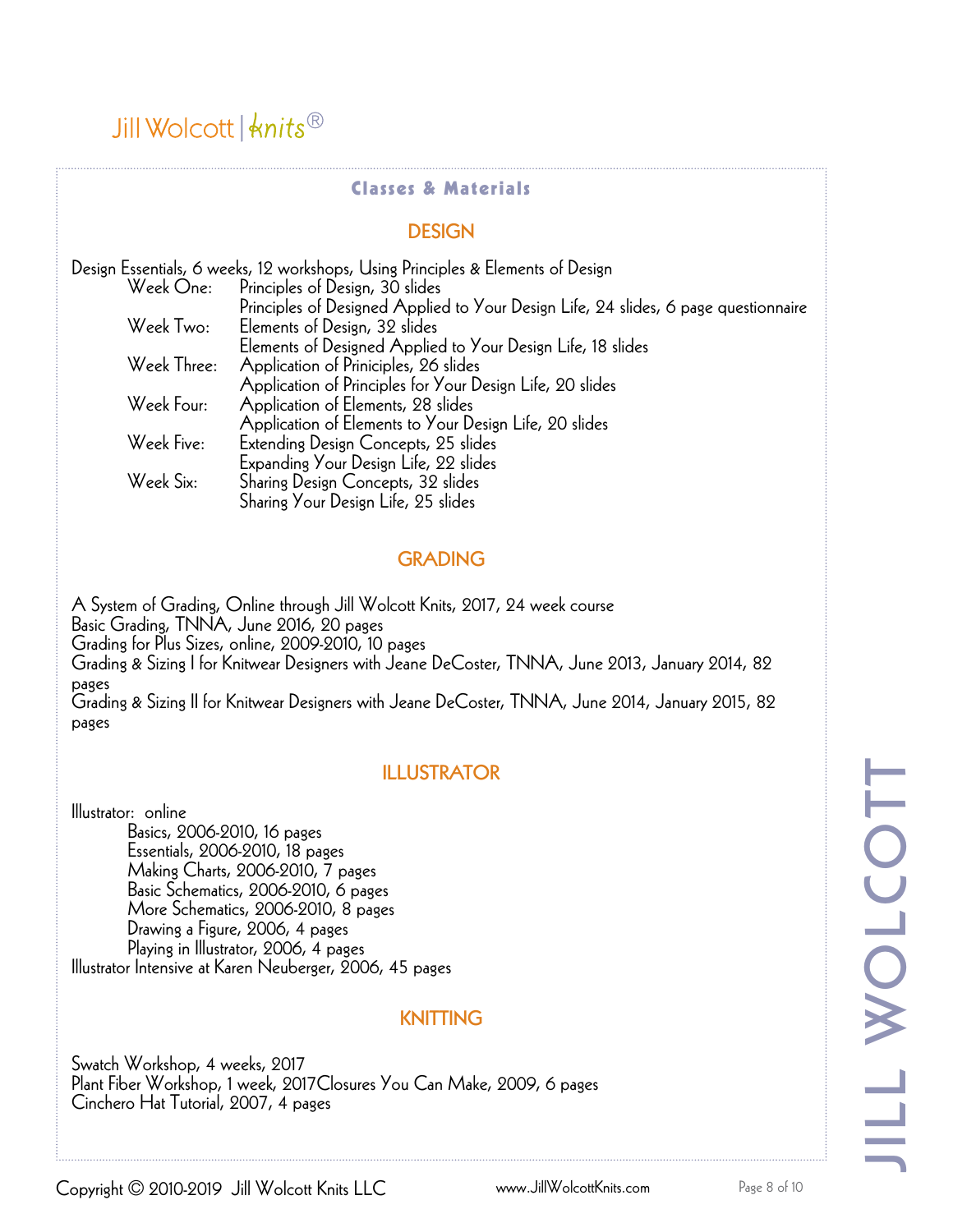### Jill Wolcott  $\frac{1}{3}$  whits  $\frac{1}{3}$

#### Classes & Materials, continued

#### KNITTING, continued

Finishing & Embellishing Toille, 2007, 45 pages Applique Bands Blocking<br>Crochet Embroiderv I-cord Embroidery Joining Leaves Picking up Stitches Seaming Trims Short Row Shoulders & Sleeve Caps, 2007-2009, 8 pages Shoulder Fit, 2007, 10 pages Simply Amazing Techniques I, 2016, TNNA, June 2016, 8 pages Sizing Adjustments in 14 Lessons, email, 90 pages Taking Accurate Measurements, 2007, 13 pages Color and Short Rows, 2005, 2 pages Colorwork: Pillow 1, 2005, 23 pages Modular Strips Patchwork Short Rows Colorwork: Pillow 2, 2005, 26 pages 2-color Knitting Backwards Knitting Entrelac Fair Isle Knitting from Charts Putting it Together Flower Petals, Leaves and Bobbles, 2005, 5 pages Cast ons and Bind Offs, 2004, 30 pages Knit to Fit Primer for Round-neck Cardigan, 2004, 15 pages Slip Stitch Basics, 2004 - 2006, 3 pages Slip Stitches and Color, 2004 - 2007, 22 pages Finishing Intensive, 2003, 13 pages Knitter's Math, 2003, 6 pages Knitting in the Round, 2003-2005, 4 pages Socks! Socks! Socks!, Short row heels, 2003, 8 pages Kool-Aid® Dying, 1 page Short Rows, 2002, 3 pages Getting Good Gauge, 2001-2010, 2 pages